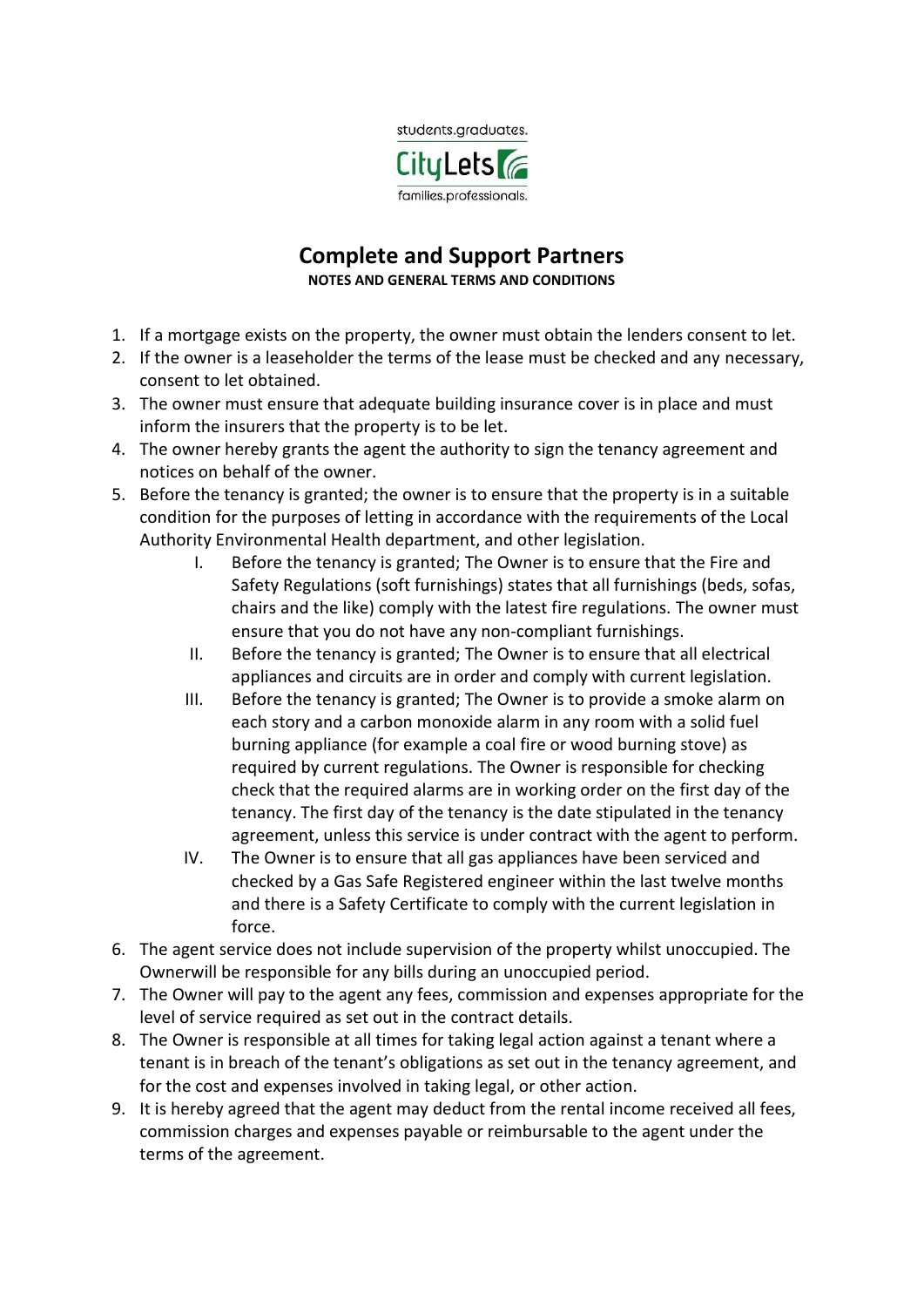- 10. The agent will not accept responsibility for frost or cold weather damage to water systems or subsequent damage caused at any time, the owner should therefore ensure that such risks are covered by adequate insurance.
- 11. Where the owner is resident in the UK income tax on the rental of the property is entirely the owner's responsibility and the owner will need to inform HM Revenue and Customs directly. However, where the owner is deemed to be resident overseas (unless exemption has been agreed) the agent must deduct tax from the rental received and forward the same to the inland revenue to comply with current regulations.
- 12. Whilst the agent shall use their best professional judgement in the selection of tenants and the execution of service hereunder, the agent shall not under any circumstances be liable for non-payment of rent or any other outcome of the tenancy or any legal costs resulting therefrom. Insurance policies are recommended to cover such risks.
- 13. It is hereby agreed that the agent may use their best judgement to set tenant rental rates and contract lengths. The agent will endeavour to achieve the most market suitable opportunity for the property
- 14. If at the discretion of the agent it is felt that the owner is demonstrating unreasonable behaviour the agent reserves the right to hand back the management of the property to the owner and the agent will cease to manage the property. The agent, where deemed necessary, will look to rehouse existing tenant. The Owner will be liable for the contracted break charges.
- 15. The agent shall not be liable for any loss or damage arising from defective work, substandard repair or any other fault caused by a contractor engaged by the agent.
- 16. The agent is not responsible for redirecting the Owners post delivered to the property.
- 17. The agent will pay for any repairs out of the rent money held and where the monies held are insufficient to cover the cost of a repair the Owner will pay the agent any shortfall on demand. The agent will act as an 'agent of necessity' in the event of an emergency.
- 18. Repairs will be undertaken in emergency scenarios such as fire, flood or leak up to a value of £300 without notification.
- 19. Upon the receipt of rental income by the agent from the tenant, monies will be passed to the owner between the 8<sup>th</sup>-15<sup>th</sup> calendar day of the month. The agent will deduct any all fees, commission charges and expenses payable or reimbursable to the agent under the terms of the agreement.
- 20. Each Owner and agent have the right to terminate this on the condition of a breach in terms and conditions of the agreement during a tenancy. This termination is to be advised in writing and is subject to a 30 days' notice period during which period if the breach is rectified the termination will be cancelled and standard notice terms must be adhered to.
- 21. The agent may terminate this agreement forthwith, without notice in the event of any omission or breach by the owner, or the owner's representative which frustrates the continued performance of the agent's service hereunder or results in serious complaint from contracted tenants. This will result in a charge of any remaining contracted commission with a minimum value of £300 per tenant.
- 22. The Owner may terminate this agreement, in writing, at any time before the signing of a booking form by the intending tenant
- 23. The cost to break contract at any time, with a 30 day notice period, is the full commission amount for any signed tenancy associated with the property, subject to a